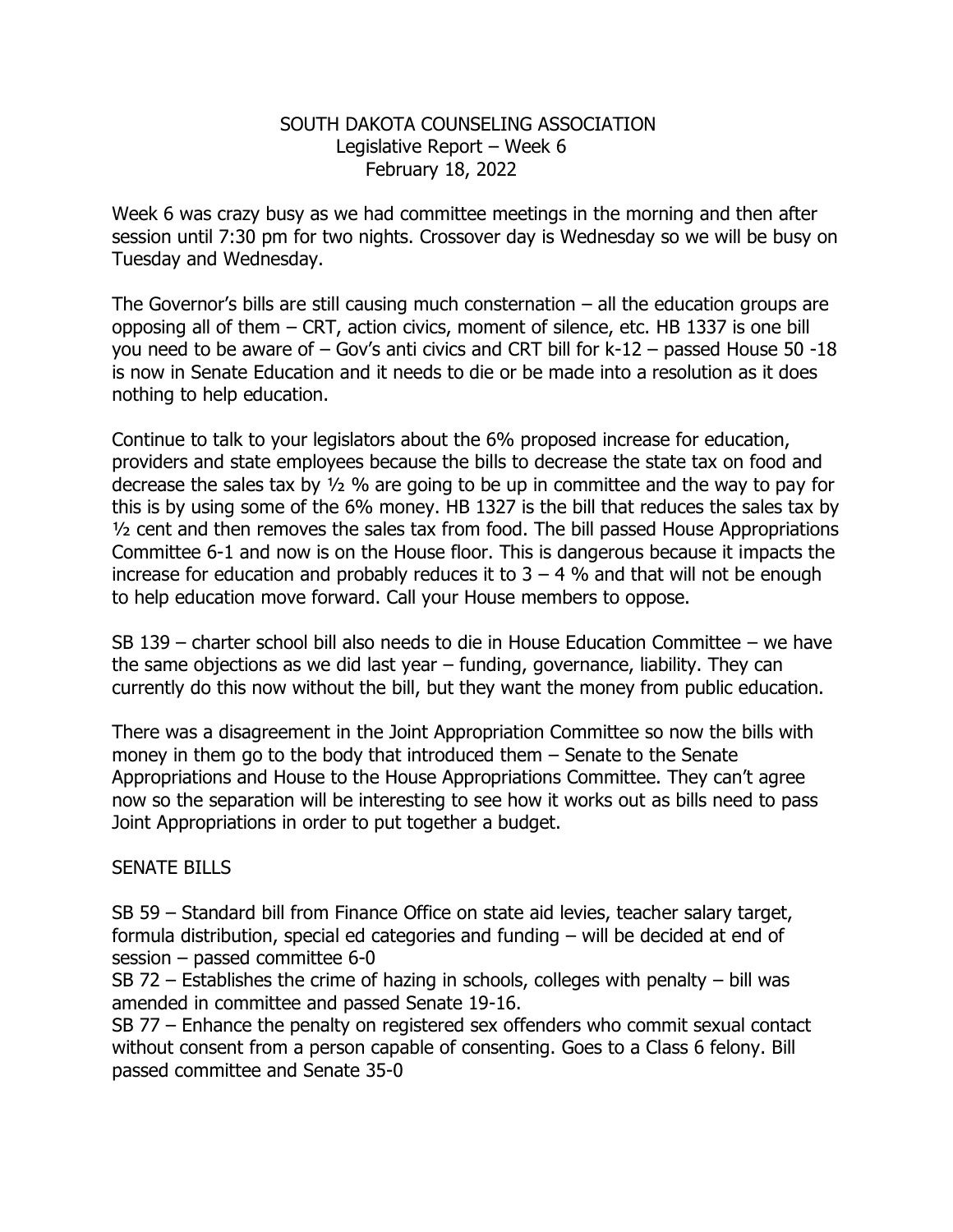SB 81 – Revise the definition of sexual contact – rewords language – passed committee 6-0 and passed 35-0. This came about from a case in RC.

SB 83 – Modifies when a motion for expungement of an arrest record may be made – bill has 3 amendments and then passed committee, passed Senate 34-0

SB 95 – Changes the time for review of Teacher Compensation report from every 3 years to 2 years and changes the term of appointment. Passed committee 7-0, passed Senate 34-0.

SB 139 – Provides for creation and funding Oceti Sakowin community based school – charter school – passed committee 6-1, passed Senate 22-13 – we still have problems with funding, governance, board structure, transparency and who is responsible for what. Two amendments were put on the bill reducing the number from 4 to 2 and then allowing sponsoring district to accept or deny the application if it is complete. It now goes to the House and we are still opposing.

SB 141 – Title bill for retirement

SB 143 – Title bill for education – passed 32-0

SB 167 – Clarify the certification process for teachers and school administrators – deals with violation of code of ethics – amendment was agreed too, and bill passed committee and passed Senate 32-0

SB 194 – Appropriation to Dept of Educ to provide grants to organizations that provide early education programs – passed committee 7-0 and then went to Sen Appropriations Committee and was killed/41st 6-3

SB 198 – Revise provisions related to juvenile offenders – it is time to revisit this program – bill passed committee 8-1, fiscal note requested and is on the Senate floor – should support

HOUSE BILLS

HB 1008 – Bill allowing a cause of action if certain employees are required to receive a vaccination as a condition of employment – has emergency clause – bad bill – bill was killed/41st day  $-7-6$ 

HB 1012 – Gov's bill on Critical Race Theory – all education groups are opposing as this is not happening in SD. Bill was hoghoused to be a bill affecting only higher education and technical schools. Section 1 was amended out and amended again at the end so bill really does nothing. Title was amended so now CRT isn't even mentioned in the bill – passed committee and passed House 54-14

HB 1026 – Prohibits eligibility for a suspended imposition of sentence for crime of rape – was amended to deal with underage kids charged with rape and then passed committee  $11-1$  – passed House  $64-0$  – hearing in Senate on 2/22

HB 1052 – Places limits on enforcement of federal laws related to guns and ammunition – we need to watch this as sponsor may try to change federal law on domestic violence or in schools - this bill needs to have an amendment as it affects Domestic Violence federal grants. This bill has been here before. Bill was deferred and is being worked on – bill passed committee and amendment will be offered on the House floor to deal with DV – still on House floor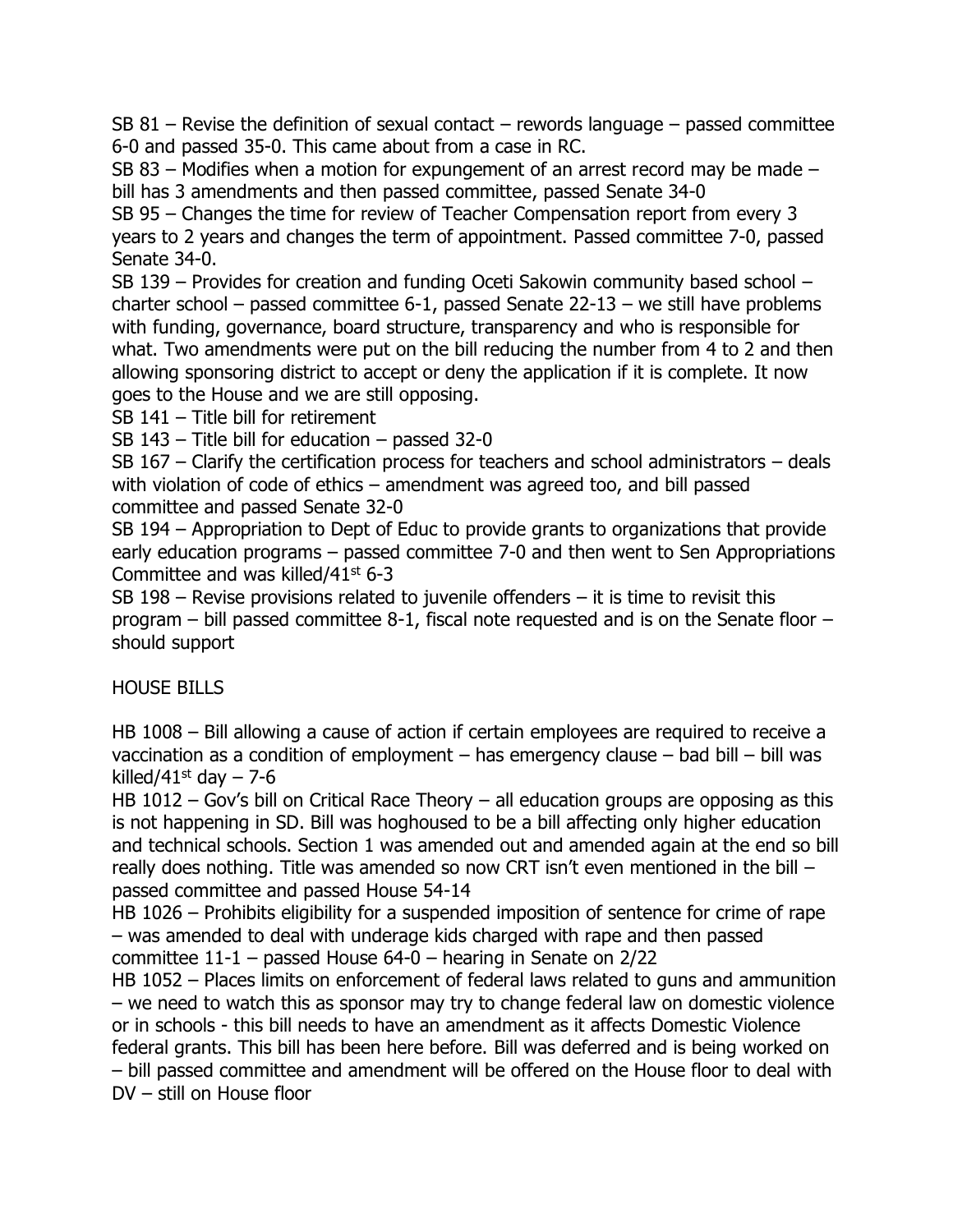HB 1068 – Bill to clarify the processing of sexual assault kits performed on 16 & 17 year olds – still requires mandatory obligation in law – passed committee 12-0 and passed House 67-0 on consent. Bill was amended in Senate committee and passed Senate. House failed to concur so both houses will appoint a conference committee and try to figure out a compromise

HB 1080 – Extending the teacher compensation meeting the salary level of 2017 – there is no percentage of money going to teacher salaries as schools need flexibility to also raise salaries of non-certified personal and others – cooks, nurses, counselors, aids – amended to take out unnecessary language on 85% and then passed committee and passed House 65-1. Passed Senate committee and then ran into trouble on the Senate floor. Some senators want to increase the target salary from 2017, which is the base for the 1/2 sales tax, to reflect current inflation and state aid increases. Everything was worked out so bill passed Senate as it was in the House – 29-6 so we are okay HB 1110 – Appointment of a quardian or special advocate for abused or neglected child – changing the shall to may – this is coming from UJS. There are two judicial districts that have trouble getting CASA volunteers to help with kids in court – amended to include appointment of a special advocate by the courts and then bill passed committee, passed House 68-0

HB 1163 – Provides for screening instruments in determining kindergarten readiness – this bill has problems and various people are working on it but right now it is not ready for prime time – amendments were made to change the dates to Sept 1 to Sept 30 and local school district to pay for screening tool. Passed House committee 12-3, passed House 40-28

HB 1207 – Clarify standards for open enrollment – this is not a good bill as it forces schools to take special education kids even when program is not available – bill was killed/ $41$ <sup>st</sup> day 9-6

HB 1217 – Expand criminal provisions regarding the protection of minors from certain forms of sexual exploitation – withdrawn

HB 1218 – Revise the definition of abused or neglected child to include minors subject to human trafficking – withdrawn

HB 1220 – Establish a safe harbor for survivors of human trafficking – withdrawn

HB 1221 – Require training on human trafficking for law enforcement – withdrawn

HB 1223 – Authorize the provision of informed consent by a pregnant minor- amended and passed committee 8-4

HB 1241 – Address surrogacy – tabled in committee 11-1

HB 1246 – Fundamental right of parents – House Judiciary – amended to be only one line now – passed committee 13-0 – passed House 63-5

HB 1261 – Retire/Rehire retired teachers under certain circumstances with 3 year sunset – Good bill - should support – unfortunately, this bill was killed/41<sup>st</sup> day 10-3. The Retirement people and Board came down against it after we thought they would agree to the amendment. This was a workforce issue and retirement people thought the sky was falling.

HB 1302 – Modify tuition responsibilities for children in residential treatment centers amended proposed – passed committee 11-3 and is on the House floor